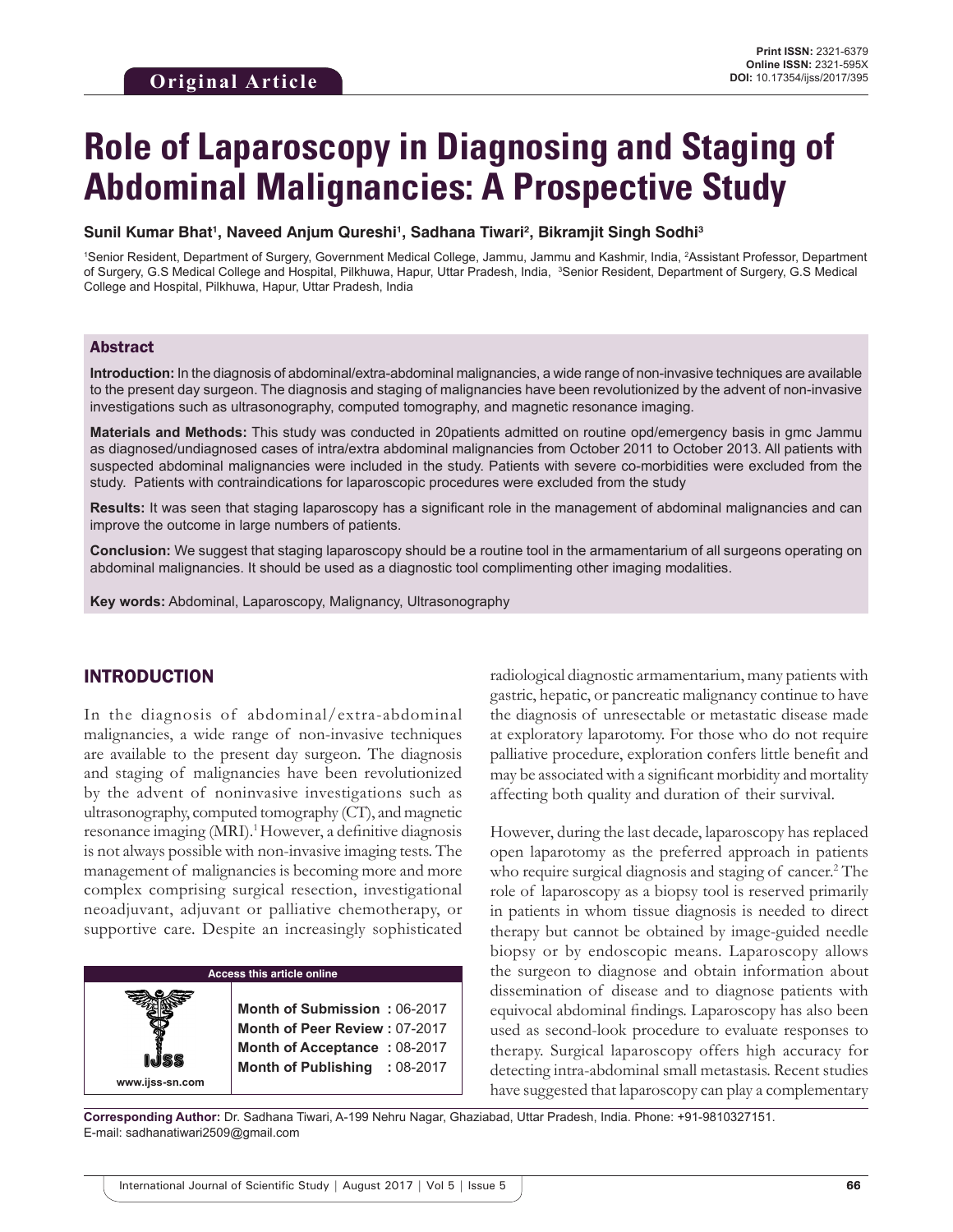role in the staging of abdominal malignancies. It has been found to be more sensitive in detecting hepatic, nodal, and peritoneal metastasis than CT and ultrasonography.3

## **Aims**

The study was done on 20 patients who suffered from various malignant diseases with the following aims and objectives:

- 1. For proper staging of preoperatively diagnosed intra- and extra-abdominal malignancies
- 2. For diagnosis and staging of preoperatively histologically undiagnosed abdominal malignancies
- 3. To look for any abdominal lesion in case of undiagnosed primary.

# MATERIALS AND METHODS

The study was conducted in 20 patients admitted on routine OPD/emergency basis in postgraduate department of surgery, Government Medical College, Jammu, as diagnosed/ undiagnosed cases of intra-/extra-abdominal malignancies from October 2011 to October 31, 2012. A brief history was taken along with a detailed physical examination (both systemic and local) and a set of investigations, which were then recorded on a predefined and pretested pro forma. All these patients were subjected to ultrasonography, CT, and other imaging modalities. Diagnostic laparoscopy was also performed in all the patients, and whenever possible, a chunk of tissue was taken with punch biopsy forceps which were sent for histopathological examination for more conclusive diagnosis.

## **Inclusion Criteria**

- 1. Patients with intra-abdominal malignancies without distant metastasis on ultrasonography (USG), CT/MRI.
- 2. Patients with histologically undiagnosed malignancies for obtaining tissue for histological diagnosis.
- 3. Patients with extra-abdominal malignancies who are having likely chance of intra-abdominal metastasis but not shown/detected by USG, CT/MRI.

## **Exclusion Criteria**

- 1. Those who did not consent for laparoscopy.
- 2. Those patients in whom preoperative workup had confirmed Stage IV disease.
- 3. Those patients who had contraindication for pneumoperitoneum such as severe chronic obstructive pulmonary disease and cardiac arrhythmias.

## **OBSERVATION**

The age group with maximum number of cases was 51-60 age group followed by 41-50 and 61-70 age groups with the mean age being 53 years.

There were 12 males (60%) and 8 females (40%). The youngest male patient was 21 years of age and the oldest was 70 years of age, so the mean age of male patient being 53.4 years. The youngest female patient was 40 years of age and the oldest was 70 years of age, the mean age of female patient being 52.6 years.

In the study of 20 patients, there were 6 patients of colorectal (30%), 8 of stomach (40%), 4 of gallbladder (GB) malignancies (20%) and two cases of non-Hodgkin's lymphoma (NHL)  $(10\%)$ .

Out of 18 cases, half were found to be resectable, and the other half were unresectable. About 75% of GB malignancies were found unresectable. For stomach, 50% of malignancies were unresectable. While for colorectal malignancies, 2 (33.3%) out of 6 cases were found unresectable.

After subjecting the patients to diagnostic laparoscopy, it was found that only 5 cases, i.e., 27.7% of patients had liver metastasis. Out of these 5 cases, 2 cases were from stomach and GB each, and only one case was from colorectal malignancy while rest of 13 cases had no hepatic metastasis on staging laparoscopy.

Peritoneal nodules were found in 5 (27.78%) patients with maximum number of cases, i.e., 3 from stomach and one each from colorectal and GB.

Omental nodules were found in 4 (22.22%) patients. All these nodules were found in gastric malignancies only.

Pelvis is one of the most important sites for malignant deposits due to the gravitational effect; it is found on laparoscopy that only 3 patients out of total 18 had pelvic deposits. Moreover, there was one case with positive pelvic metastasis in each group.

Only 1 (5.5%) case, i.e. ,of GB malignancy had mesenteric nodules.

In GB malignancies, there was upstaging in 3 out of 4 cases (75%). All these were considered resectable, but after laparoscopy, it was found that only one case was resectable while the other 3 were unresectable.

In colorectal malignancies, in Stage II, there was upstaging in 2 cases out of  $3(66.6\%)$ , and out of 3, one case was found to be unresectable. While in Stage III, there was upstaging in 2 out of 3 (66.6%), and out of 3, one case was found to be unresectable.

In case of stomach malignancies, in Stage II, there was upstaging in 1 case out of 3 (33.3%), and one out of 3 was found to be unresectable. In Stage III, there was upstaging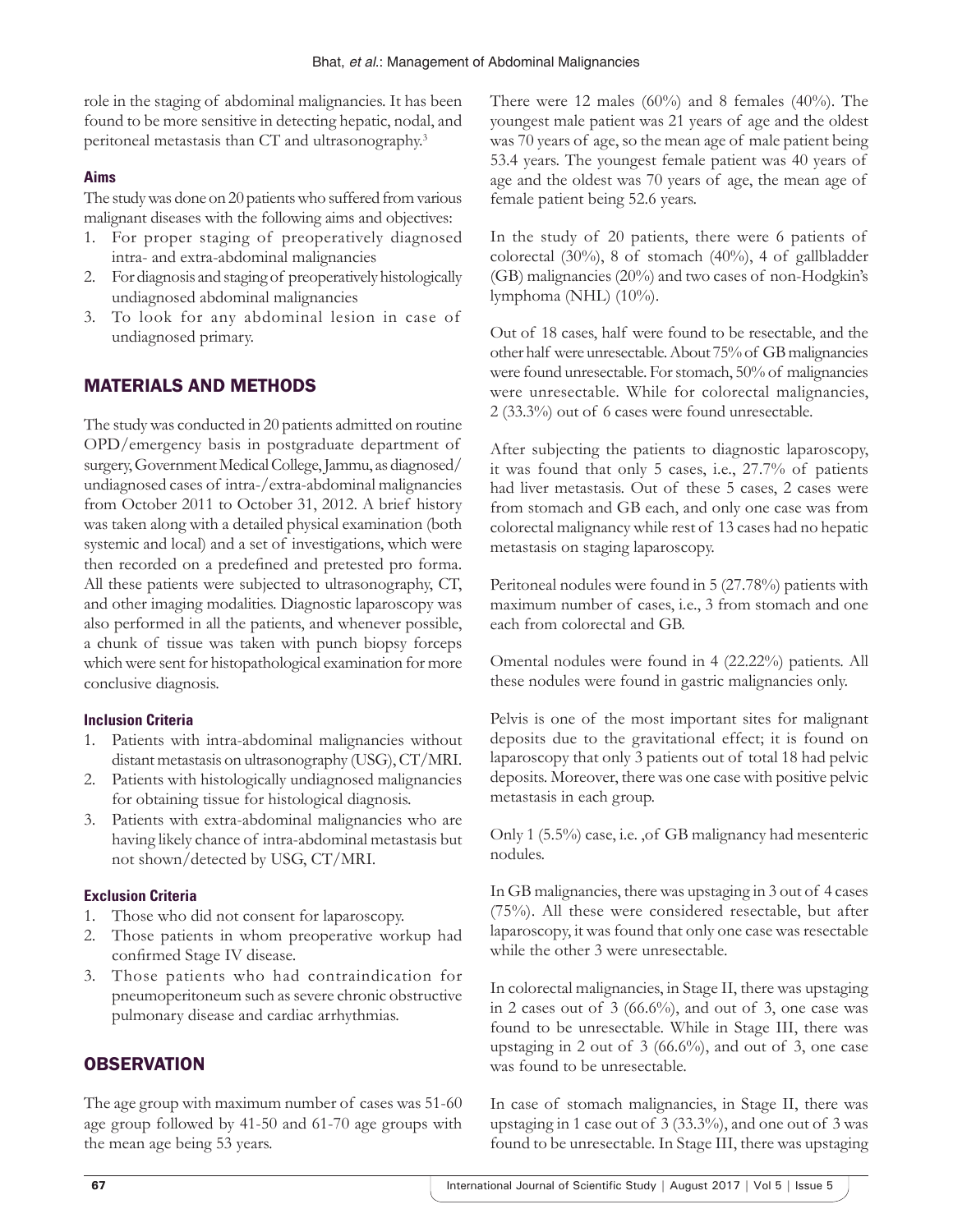in 3 out of 4 (75%), and out of these 4, 3 cases were found to be unresectable (75%),thus preventing unnecessary laparotomy in 75% of cases.

## **DISCUSSION**

Our aim was to study the role of diagnostic laparoscopy for staging in abdominal malignancies. Diagnostic laparoscopy was performed in 20 patients admitted to Government Medical College, Jammu, during October 2011–October 31, 2012. Diagnostic laparoscopy was performed in each patient immediately before the planned elective surgery. It resulted in change in the further course of management of significant number of patients and was associated with low morbidity.

Out of 20 cases studied, 12 were male patients and 8 were female patients constituting 60% and 40%, respectively. Patient ranged from 21 years to 70 years with the mean age being 53 years. Maximum patients in our study were in the age group 51-60 followed by 41-50 and 61-70 years. It was observed that abdominal malignancies show increasing trend with age. Studies conducted by Ozmen *et al.*, Hemming *et al.*, and Lehnert *et al*. also showed that incidence of abdominal malignancies was higher in males as compared to the females and also the incidence increases with age.

In our study, there were 20 cases comprising 8 (40%) cases of stomach tumor, 6 (30%) cases of colorectal, 4 (20%) cases of biliary tract malignancies, and 2 cases of NHL (10%). Similar trend was also seen in the study conducted by Muntean *et al*.

Liver metastasis was found in 5 (27.7%) cases while 13 cases had no liver involvement on staging laparoscopy (SL). Various studies conducted by Lehnert *et al*., Muntean *et al*., and Ozmen *et al.* revealed that liver metastasis was found in a 12-33% of cases. Moreover, in the study conducted by Muntean *et al*., it was found that 18 out of 20 cases of colon tumor had liver metastasis with 2 of them being unresectable. 4

Peritoneal nodules were found in 5 (27.7%) cases in our study. Mostly, they were seen in patients with stomach malignancies. Only one case of colorectal malignancy and one case of GB malignancy had peritoneal nodules. The previous studies conducted by Muntean *et al*. and Ozmen *et al*. have revealed peritoneal nodules in 32.3% and 16.6% cases, respectively. These peritoneal nodules were missed on CT scan and other imaging modalities. SL was found to be most sensitive modality for peritoneal seedlings.

Omental nodules were found in 4 cases, and all the cases were of carcinoma stomach. No GB and colorectal malignancies resulted in omental nodules.

Mesenteric and pelvic nodules are not found commonly and were reported in only 1 and 3 cases, respectively. Pelvic nodules were seen in one case of colorectal malignancy. One case of stomach tumor had secondaries on bilateral ovaries found on staging laparoscopy. Mesenteric nodules were not seen in colorectal and stomach tumors. Only one case of GB malignancy had mesenteric nodule. One case of GB tumor was found to have Krukenberg tumour.<sup>5</sup>

On SL, 9 cases were deemed resectable and 9 cases as unresectable. Thus, 50% cases were found to be unresectable on SL. These patients were prevented from undergoing unnecessary exploratory laparotomy. Muntean *et al*. and Hemming *et al*. in their studies had seen that SL in intra-abdominal malignancies is of value and can prevent futile laparotomies.

Further subdivision according to tumor site revealed 4 cases of stomach malignancies to be unresectable out of total 8 cases (50%). Out of 6 colorectal malignancies, 2 (33.3%) were found unresectable on diagnostic laparoscopy. Out of 4 GB cases, 3 were found to be unresectable (75%). High unresectability of GB malignancy was found in our study due to small sample of patients as well as aggressive nature of GB malignancy.

In our study, 50% of stomach tumors were found to be unresectable.

There were 6 cases of colorectal malignancies which were further comprised of 2 cases of cecum and ascending colon, 2 cases of splenic flexure, and 2 of rectum; only 2 (33.3%) cases were found to be unresectable. While Muntean *et al.* found in their study that 20% cases were unresectable. Grobmyer *et al*. in their study on diagnostic laparoscopy before planned hepatic resection for colorectal metastasis found that SL prevented non-therapeutic celiotomy in 10% of patients.

Only 4 cases of extra-hepatocellular tumors were present in our study, out of which 3 were found to be unresectable on SL. Muntean *et al*. found 50% cases to be unresectable which were found to have extensive spread on SL.

There were total nine, i.e., 50% cases that were found to be resectable on SL and all of them underwent definitive procedure. Two cases of unresectable colorectal tumor underwent colostomy as a palliative procedure.

Mean duration of SL was 18.83 min (10-30 min). It was little higher in unresectable group compared to resectable (20 vs.